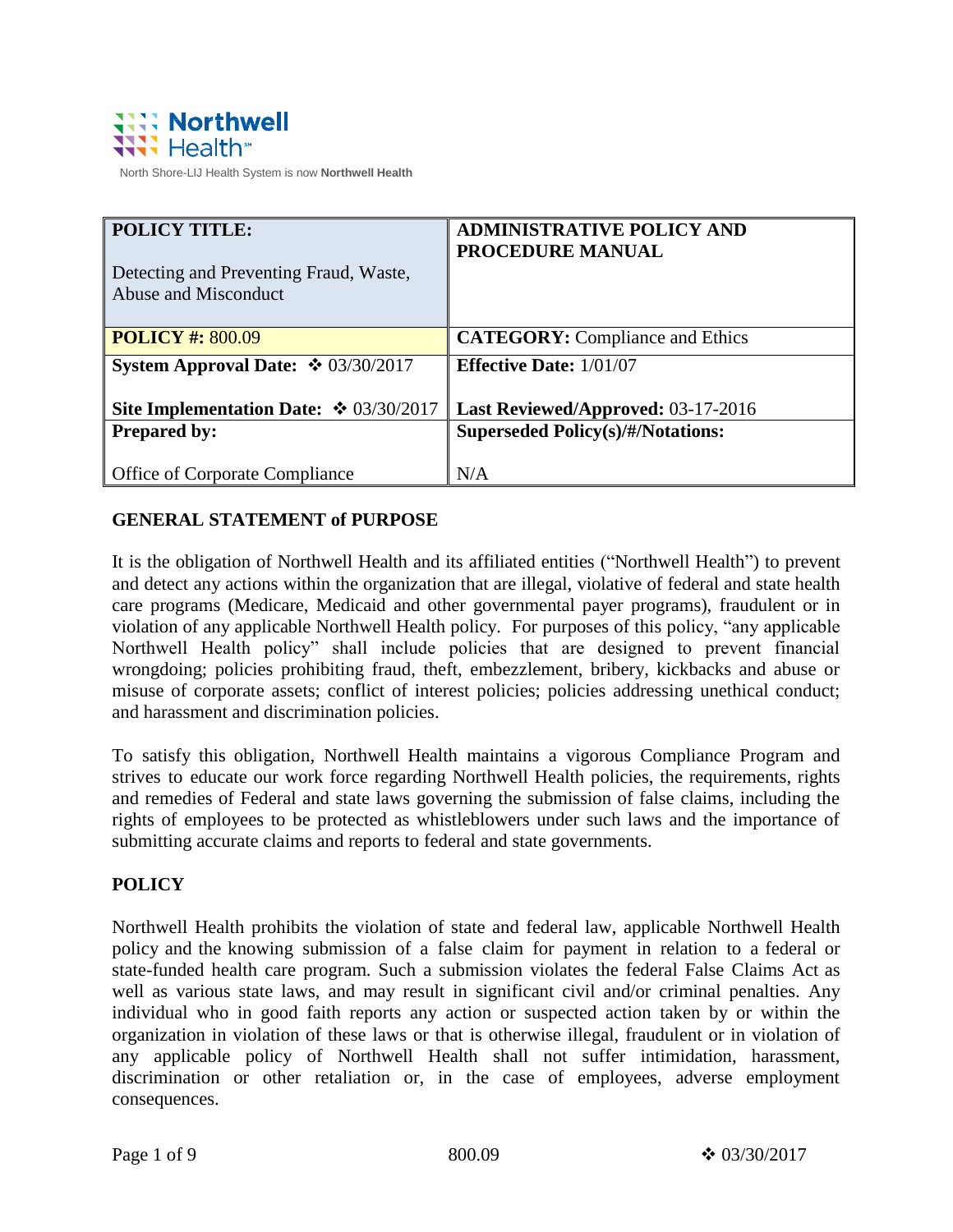## **SCOPE**

This policy applies to all Northwell Health employees, as well as medical staff, volunteers, students, trainees, physician office staff, contractors, trustees and other persons performing work for or at Northwell Health; faculty and students of the Hofstra Northwell School of Medicine conducting research on behalf of the School of Medicine on or at any Northwell Health facility; and the faculty and students of the Hofstra Northwell School of Graduate Nursing and Physician Assistant Studies.

## **DEFINITIONS**

 $N/A$ 

## **PROCEDURE/GUIDELINES**

### A. **Northwell Health Fraud, Waste, Abuse and Misconduct Detection, Prevention and Employee Protection**

To assist Northwell Health in meeting its legal and ethical obligations, Northwell Health expects and encourages any employee, contractor or agent who is aware of or reasonably suspects conduct that is illegal, against Northwell Health policy or in furtherance of the preparation or submission of a false claim or report or any other potential fraud, waste, or abuse related to a federal or state-funded health care program, to report such information to his/her supervisor, the Compliance Director of the Northwell Health facility where he/she is employed, the Chief Corporate Compliance Officer of Northwell Health (516-465-8097), or to call the confidential Compliance Help-Line at (800) 894-3226 which is available 24 hours a day, 7 days a week or by visiting www.northwell.ethicspoint.com where individuals can make reports about compliance issues online. Where appropriate, the Chief Corporate Compliance Officer will report the issue to the Board of Trustees Audit and Corporate Compliance Committee. A record will be kept of all whistleblower interactions.

Any individual who reports such information in good faith will have the right and opportunity to do so anonymously and will be protected against intimidation, harassment, discrimination or other retaliation or, in the case of employees, adverse employment consequences. Northwell Health also prohibits anyone from intimidating an individual into not disclosing compliance concerns.

A good faith report is a report that a whistleblower reasonably believes to be true regarding conduct that he or she reasonably believes to constitute illegal conduct, fraud or a violation of Northwell Health policy. Northwell Health will immediately investigate and take appropriate action with respect to all suspected acts of retaliation or intimidation. Reports will be kept confidential to the extent permitted by law.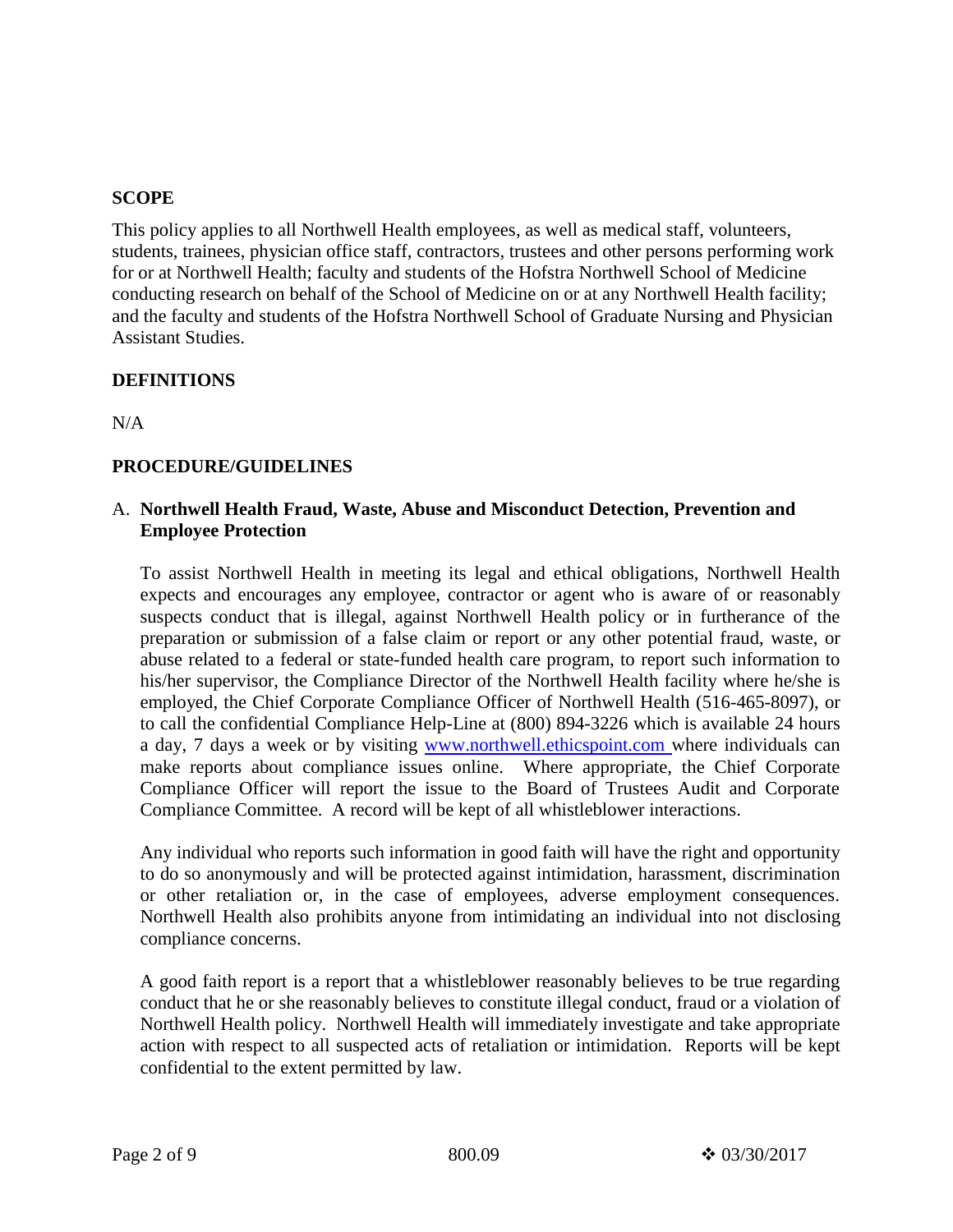Northwell Health obligates itself to swiftly and thoroughly investigate any reasonable credible report of fraud, waste, abuse or misconduct or any reasonable suspicion thereof through Northwell Health's Compliance Program.

Northwell Health has the right to take appropriate action against an employee who has participated in a violation of law or hospital or Northwell Health policy. The failure to comply with the laws and/or to report suspected violations of state or federal law can have very serious consequences for Northwell Health and for any affiliated individual who fails to comply or report a suspected violation. As a Northwell Health employee or affiliated individual, you have an obligation to report concerns using the internal methods listed above and to understand the options available should your concerns not be resolved.

Northwell Health educates its trustees, officers, employees, contractors, agents and volunteers who provide substantial services to Northwell Health on the importance of this policy on a periodic basis through written or oral communications and by distributing a copy of this policy via the Northwell Health public website.

Any person who is the subject of a whistleblower complaint may not be present at or participate in Northwell Health Board of Trustees, or its committee, deliberations or voting on the matter relating to the complaint. The Northwell Health Board of Trustees or its committee can request that person present background information or answer questions prior to the commencement of deliberations or voting.

Any employee who also holds a position on the Northwell Health Board of Trustees shall not take part in any deliberations concerning the administration of this policy.

The following list of relevant state and federal laws is illustrative but non-exhaustive.

# B. **State and Federal Fraud and Abuse Detection, Prevention and Employee Protection**

# **I. FEDERAL LAWS**

## **False Claims Act (31 U.S.C. §§ 3729-3733)**

The False Claims Act ("FCA") provides, in pertinent part, that:

Any person who (1) knowingly presents, or causes to be presented, to an officer or employee of the United States Government or a member of the Armed Forces of the United States a false or fraudulent claim for payment or approval; (2) knowingly makes, uses or causes to be made or used, a false record or statement to get a false or fraudulent claim paid or approved by the Government; (3) conspires to defraud the Government by getting a false or fraudulent claim paid or approved by the Government; …or (7) knowingly makes, uses or causes to be made or used, a false record or statement to conceal, avoid, or decrease an obligation to pay or transmit money or property to the Government, is liable to the United States Government for a civil penalty of not less than \$10,781 and not more than \$21,563, plus 3 times the amount of damages which the Government sustains because of the act of that person…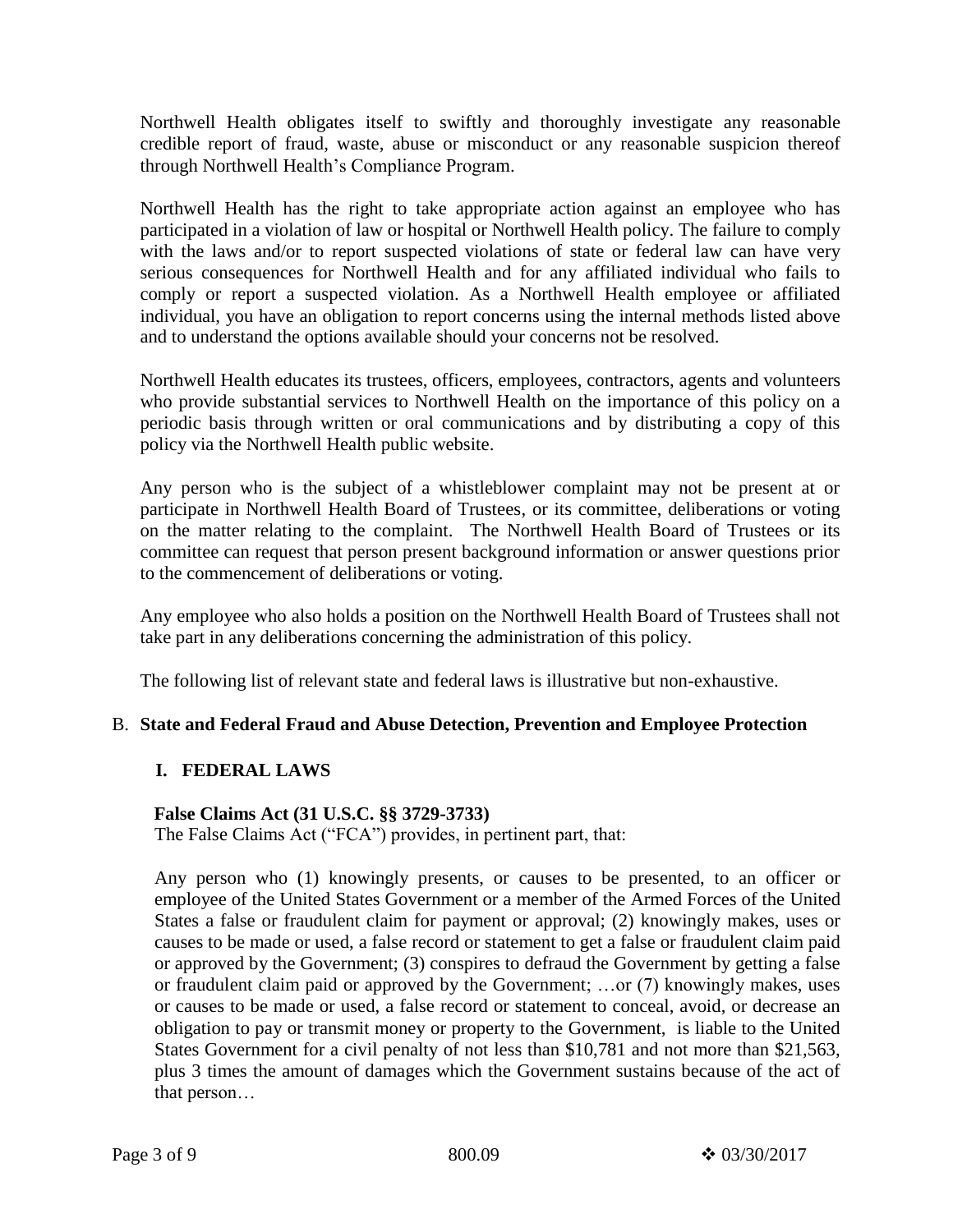(a) For purposes of this section, the terms "knowing" and "knowingly" mean that a person, with respect to information (1) has actual knowledge of the information; (2) acts in deliberate ignorance of the truth or falsity of the information; or (3) acts in reckless disregard of the truth or falsity of the information, and no proof of specific intent to defraud is required.

While the FCA imposes liability only when the claimant acts "knowingly," it does not require that the person submitting the claim have actual knowledge that the claim is false. A person who acts in reckless disregard or in deliberate ignorance of the truth or falsity of the information also can be found liable under the Act.

In sum, the FCA imposes liability on any person who submits a claim to the federal government that he or she knows (or should know) is false. An example may be a physician who submits a bill to Medicare for medical services she knows she has not provided. The FCA also imposes liability on an individual who may knowingly submit a false record in order to obtain payment from the government. An example of this may include a government contractor who submits records that he knows (or should know) are false and that indicate compliance with certain contractual or regulatory requirements.

The third area of liability includes those instances in which someone may obtain money from the federal government to which he may not be entitled and then uses the false statements or records in order to retain the money. An example of this so-called "reverse false claim" may include a hospital that obtains interim payments from Medicare throughout the year and then knowingly files a false cost report at the end of the year in order to avoid making a refund to the Medicare program.

In addition to its substantive provisions, the FCA provides that private parties may bring an action on behalf of the United States, 31 U.S.C. § 3730 (b). These private parties, known as "qui tam relators," may share in a percentage of the proceeds from an FCA action or settlement.

Section  $3730(d)(1)$  of the FCA provides, with some exceptions, that a qui tam relator, when the Government has intervened in the lawsuit, shall receive at least 15 percent but not more than 25 percent of the proceeds of the FCA action depending upon the extent to which the relator substantially contributed to the prosecution of the action. When the Government does not intervene, section 3730(d) (2) provides that the relator shall receive an amount that the court decides is reasonable and shall not be less than 25 percent and not more than 30 percent.

## **Administrative Remedies for False Claims (31 U.S.C. §§ 3801-3812)**

This statute allows for administrative recoveries by federal agencies. If a person submits a claim that the person knows is false or contains false information, or omits material information, then the agency receiving the claim may impose a penalty of up to \$10,781 for each claim. The agency may also recover twice the amount of the claim.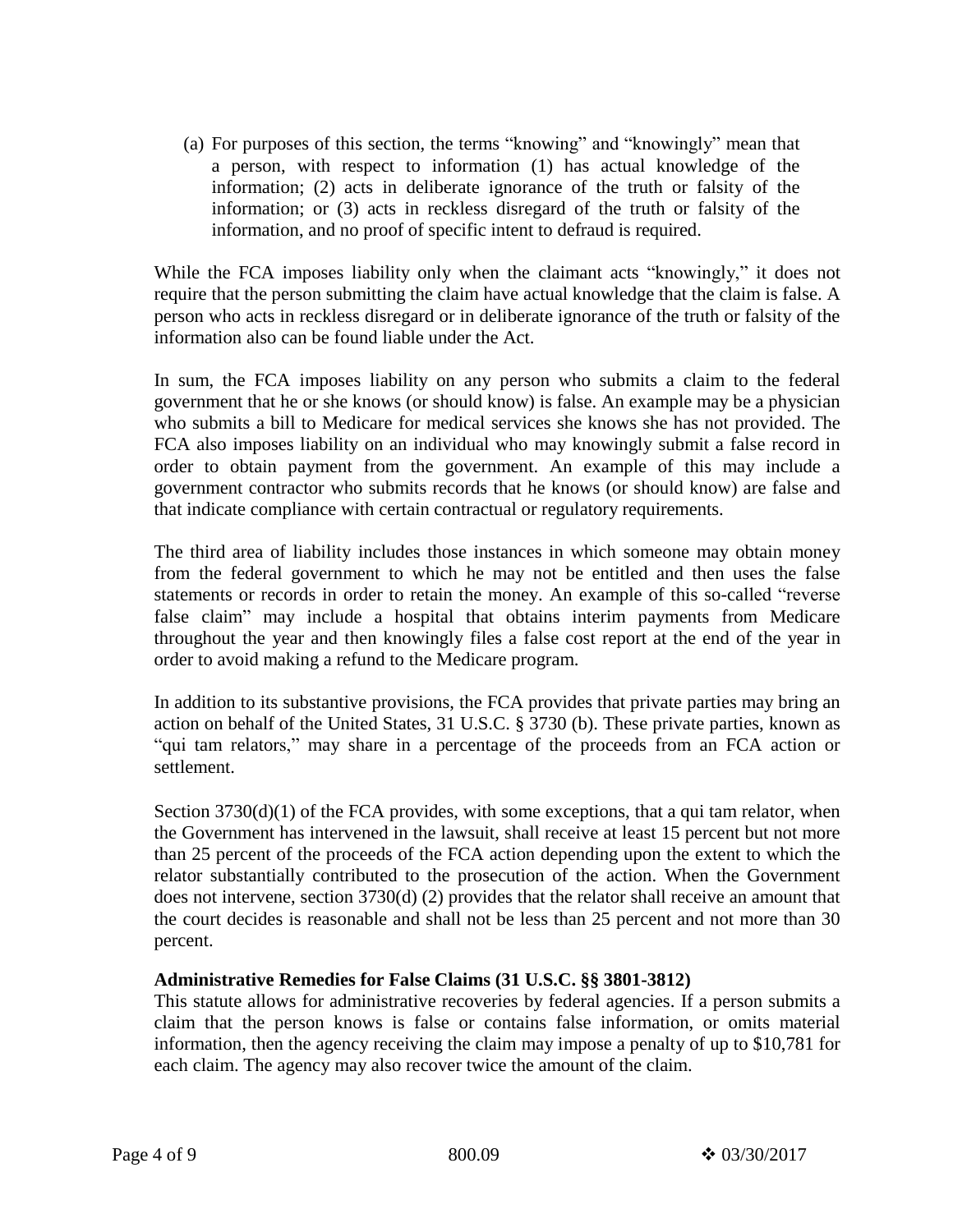Unlike the FCA, a violation of this law occurs when it is submitted, not when it is paid. Also, unlike the FCA, the determination of whether a claim is false, and the imposition of fines and penalties are made by the administrative agency, not by prosecution in the federal court system.

## **II. NEW YORK STATE LAWS**

### **New York False Claims Act (State Finance Law, §§ 187-194)**

The New York False Claims Act closely tracks the Federal FCA. It imposes penalties and fines on individuals and entities that file false or fraudulent claims for payment from any state or local government, including health care programs such as Medicaid. The penalty for filing a false claim is \$6,000-\$12,000 per claim and the recoverable damages are between two and three times the value of the amount falsely received. In addition, the false claim filer may have to pay the government's legal fees.

The Act allows private individuals to file lawsuits in state court, just as if they were state or local government parties. If the suit eventually concludes with payments back to the government, the person who started the case can recover 25-30% of the proceeds if the government did not participate in the suit or 15-25% if the government did participate in the suit.

### **Social Services Law § 145-b False Statements**

It is a violation to knowingly obtain or attempt to obtain payment for items or services furnished under any Social Services program, including Medicaid, by use of a false statement, deliberate concealment or other fraudulent scheme or device. The State or the local Social Services district may recover three times the amount incorrectly paid. In addition, the Department of Health may impose a civil penalty of up to \$2,000 per violation. If repeat violations occur within 5 years, a penalty of up to \$7,500 per violation may be imposed for more serious violations of Medicaid rules, billing for services not rendered or providing excessive services.

### **Social Services Law § 145-c Sanctions**

If any person applies for or receives public assistance, including Medicaid, and is found to have intentionally made a false or misleading statement for the purpose of establishing or maintaining the eligibility of the individual or of the individual's family for aid or of increasing (or preventing a reduction in) the amount of such aid, then the needs of such individual shall not be taken into account in determining his or her need or that of his or her family (i) for a period of six months upon the first occasion of any such offense, (ii) for a period of twelve months upon the second occasion of any such offense or upon an offense which resulted in the wrongful receipt of benefits in an amount of between at least one thousand dollars and no more than three thousand nine hundred dollars, (iii) for a period of eighteen months upon the third occasion of any such offense or upon an offense which results in the wrongful receipt of benefits in an amount in excess of three thousand nine hundred dollars, and (iv) five years for any subsequent occasion of any such offense.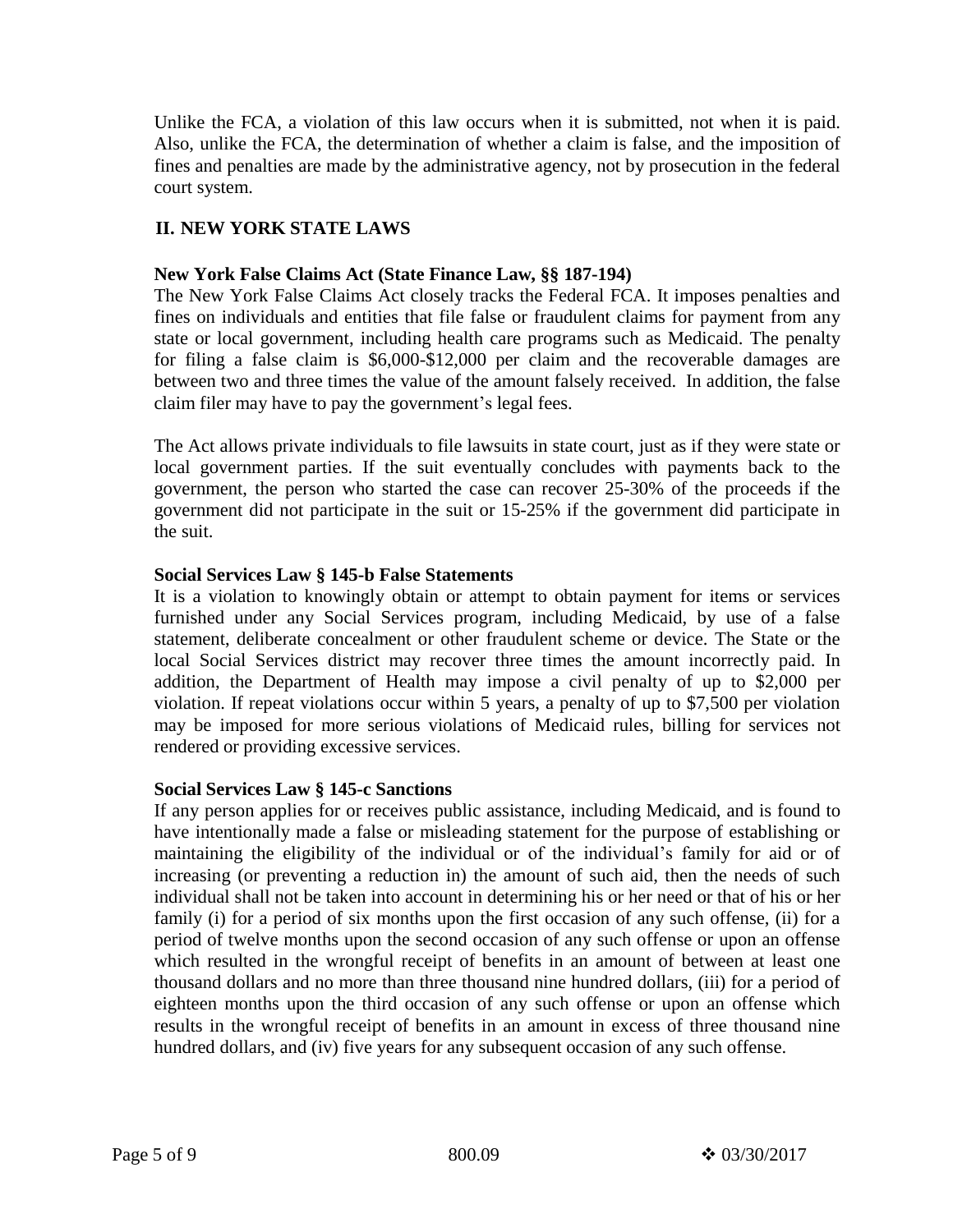## **CRIMINAL LAWS**

#### **Social Services Law § 145 Penalties**

Any person, who submits false statements or deliberately conceals material information in order to receive public assistance, including Medicaid, is guilty of a misdemeanor.

#### **Social Services Law § 366-b Penalties for Fraudulent Practices**

- a. Any person who obtains or attempts to obtain, for himself or others, medical assistance by means of a false statement, concealment of material facts, impersonation or other fraudulent means is guilty of a Class A misdemeanor.
- b. Any person who, with intent to defraud, presents for payment a false or fraudulent claim for furnishing services, knowingly submits false information to obtain greater Medicaid compensation or knowingly submits false information in order to obtain authorization to provide items or services is guilty of a Class A misdemeanor.

#### **Penal Law Article 155 Larceny**

The crime of larceny applies to a person who, with intent to deprive another of his property, obtains, takes or withholds the property by means of trick, embezzlement, false pretense, false promise, including a scheme to defraud, or other similar behavior. This crime has been applied to Medicaid fraud cases.

- a. Fourth degree grand larceny involves property valued over \$1,000. It is a Class E felony.
- b. Third degree grand larceny involves property valued over \$3,000. It is a Class D felony.
- c. Second degree grand larceny involves property valued over \$50,000. It is a Class C felony.
- d. First degree grand larceny involves property valued over \$1 million. It is a Class B felony.

#### **Penal Law Article 175 False Written Statements**

Four crimes in this Article relate to filing false information or claims and have been applied in Medicaid fraud prosecutions:

- a. § 175.05, Falsifying business records, involves entering false information, omitting material information or altering an enterprise's business records with the intent to defraud. It is a Class A misdemeanor.
- b. § 175.10, Falsifying business records in the first degree, includes the elements of the § 175.05 offense and includes the intent to commit another crime or conceal its commission. It is a Class E felony.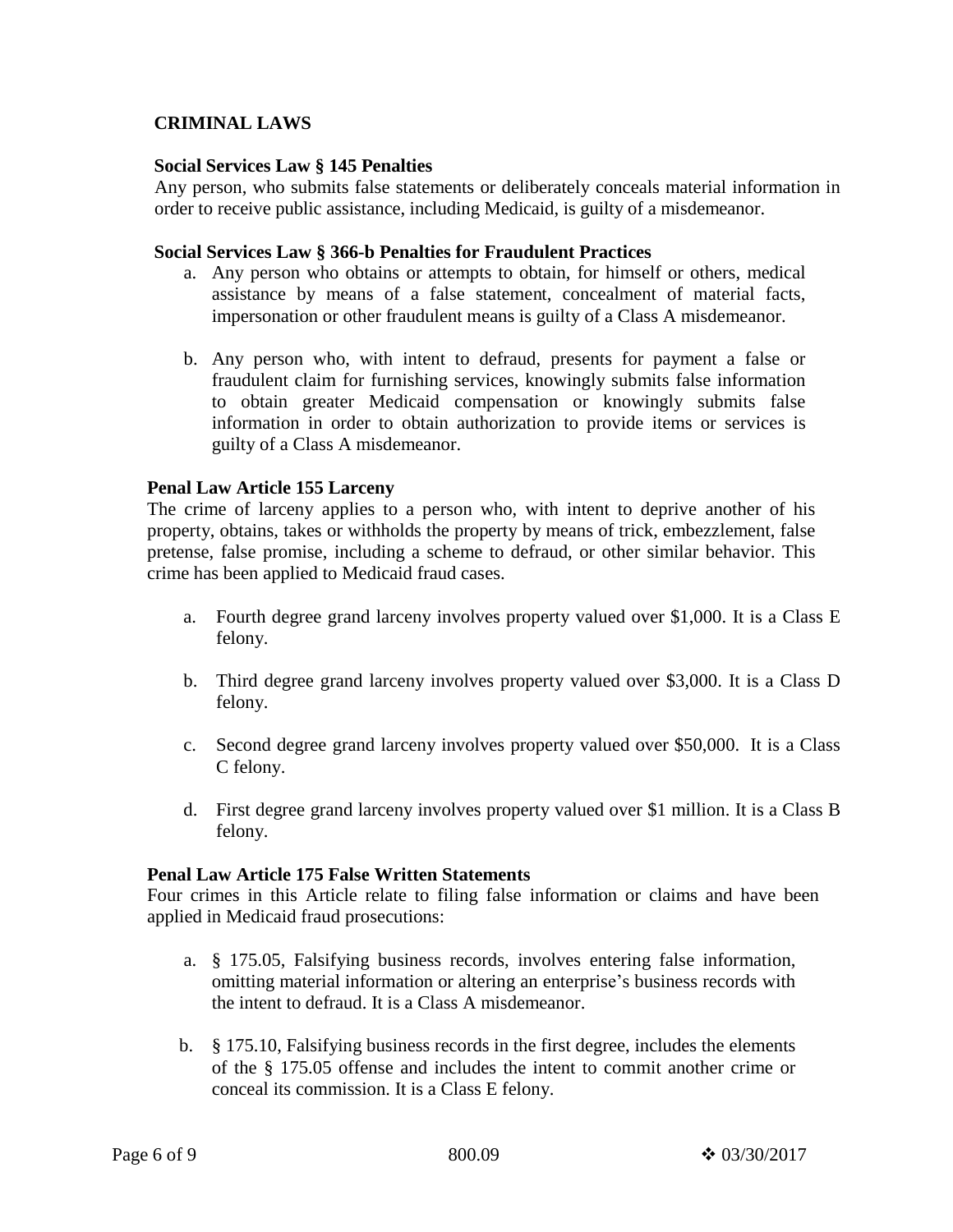- c. § 175.30, Offering a false instrument for filing in the second degree, involves presenting a written instrument (including a claim for payment) to a public office knowing that it contains false information. It is a Class A misdemeanor.
- d. § 175.35, Offering a false instrument for filing in the first degree includes the elements of the second degree offense and must include an intent to defraud the state or a political subdivision. It is a Class E felony.

### **Penal Law Article 176 Insurance Fraud**

This statute applies to claims for insurance payment, including Medicaid or other health insurance, and contains six crimes.

- a. Insurance fraud in the fifth degree involves intentionally filing a health insurance claim knowing that it is false. It is a Class A misdemeanor.
- b. Insurance fraud in the fourth degree is filing a false insurance claim for over \$1,000. It is a Class E felony.
- c. Insurance fraud in the third degree is filing a false insurance claim for over \$3,000. It is a Class D felony.
- d. Insurance fraud in the second degree is filing a false insurance claim for over \$50,000. It is a Class C felony.
- e. Insurance fraud in the first degree is filing a false insurance claim for over \$1 million. It is a Class B felony.
- f. Aggravated insurance fraud is committing insurance fraud more than once. It is a Class D felony.

### **Penal Law Article 177 Health Care Fraud**

This statute applies to claims for health insurance payment, including Medicaid, and contains five crimes.

- a. Health care fraud in the fifth degree is knowingly filing, with intent to defraud, a claim for payment that intentionally has false information or omissions. It is a Class A misdemeanor.
- b. Health care fraud in the fourth degree is filing false claims and annually receiving over \$3,000 in aggregate. It is a Class E felony.
- c. Health care fraud in the third degree is filing false claims and annually receiving over \$10,000 in aggregate. It is a Class D felony.
- d. Health care fraud in the second degree is filing false claims and annually receiving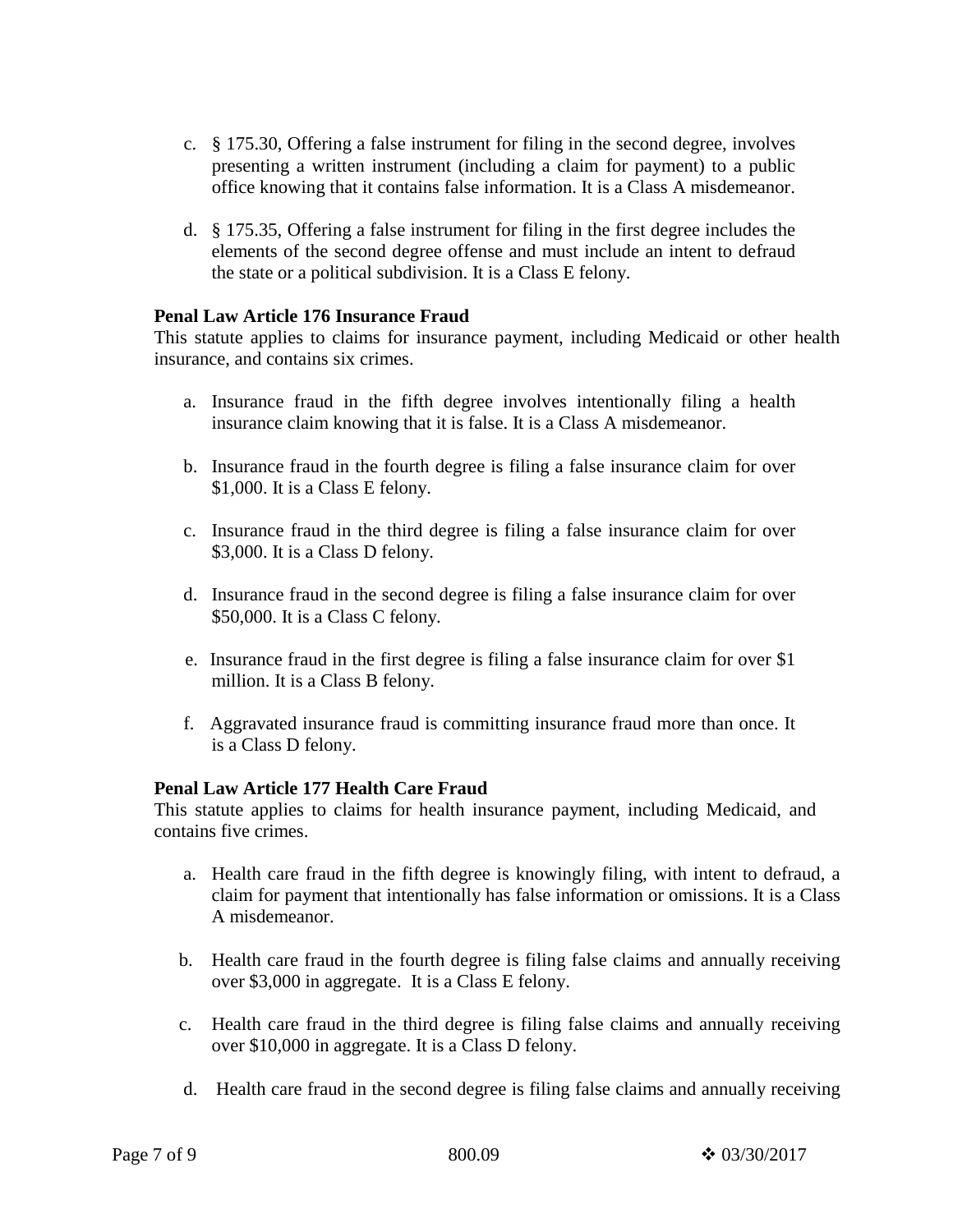over \$50,000 in aggregate. It is a Class C felony,

e. Health care fraud in the first degree is filing false claims and annually receiving over \$1 million in the aggregate. It is a Class B felony.

## **III. WHISTLEBLOWER PROTECTION**

### **Federal False Claims Act (31 U.S.C. § 3730(h)**

The FCA provides protection to qui tam relators who are discharged, demoted, suspended, threatened, harassed, or in any other manner discriminated against in the terms and conditions of their employment as a result of their furtherance of an action under the FCA. Remedies include reinstatement with comparable seniority as the qui tam relator would have had but for the discrimination, two times the amount of any back pay, interest on any back pay, and compensation for any special damages sustained as a result of the discrimination, including litigation costs and reasonable attorneys' fees.

### **New York False Claims Act (State Finance Law § 191)**

The New York False Claims Act also provides protection to qui tam relators who are discharged, demoted, suspended, threatened, harassed, or in any other manner discriminated against in the terms and conditions of their employment as a result of their furtherance of an action under the Act. Remedies include reinstatement with comparable seniority as the qui tam relator would have had but for the discrimination, two times the amount of any back pay, interest on any back pay, and compensation for any special damages sustained as a result of the discrimination, including litigation costs and reasonable attorneys' fees.

### **New York Labor Law § 740**

An employer may not take any retaliatory action against an employee if the employee discloses information about the employer's policies, practices or activities to a regulatory, law enforcement or similar agency or public official. Protected disclosures are those that assert that the employer's policy, practice or activity violates the law and creates a substantial and specific danger to the public health and safety or which constitutes health care fraud under Penal Law § 177 (knowingly filing, with intent to defraud, a claim for payment that intentionally has false information or omissions).

The employee's disclosure is protected only if (a) the employee first brought up the matter with a supervisor and gave the employer a reasonable opportunity to correct the alleged violation, and (b) the policy, practice or activity actually violates the law. If an employer takes a retaliatory action against the employee, the employee may sue for reinstatement to the same, or an equivalent position, any lost back wages and benefits and attorneys' fees. If the employer is a health provider and the court finds that the employer's retaliatory action was in bad faith, it may impose a civil penalty of \$10,000 on the employer.

## **New York Labor Law § 741**

A health care employer may not take any retaliatory action against an employee if the employee discloses certain information about the employer's policies, practices or activities